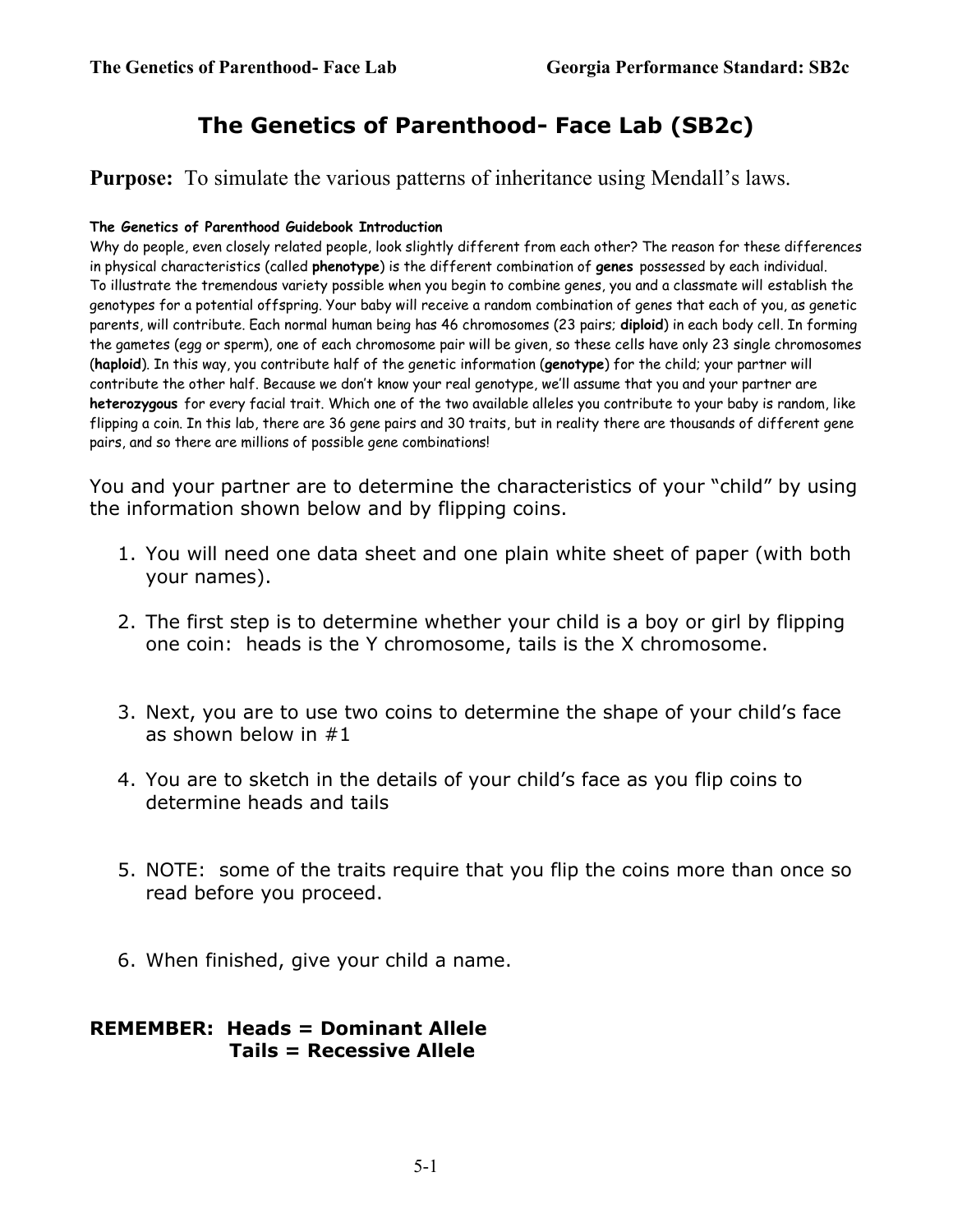

 4. **CLEFT CHIN**: ONLY FLIP COINS FOR THIS TRAIT IF CHIN SIZE IS VERY PROMINENT!! The genotype bb prevents the expression of this trait.



- 5. **SKIN COLOR**: To determine the color of skin or any other trait controlled by more than 1 gene, you will need to flip the coin for each gene pair. Dominant alleles represent color; recessive alleles represent little or no color. For example, if there are 3 gene pairs...
	- a. First coin toss determines whether the child inherits E or e (heads = E, tails = e)
	- b. Second coin toss decides F or f inheritance. (heads=F, tails = f)
	- c. Third coin toss determines inheritance of G or g. (heads  $= G$ , tails  $= g$ )

| 6 dominant alleles - black                              | 2 dominant - light brown |
|---------------------------------------------------------|--------------------------|
| [all heads]                                             | [two heads. four tails]  |
| 5 dominant alleles - very dark brown                    | 1 dominant - tan         |
| [5 heads, one tails]                                    | [one head, five tails]   |
| 4 dominant alleles - dark brown                         | 0 dominant - white       |
| [4 heads, two tails]                                    | [no heads - all tails]   |
| 3 dominant alleles - medium brown<br>[3 heads, 3 tails] |                          |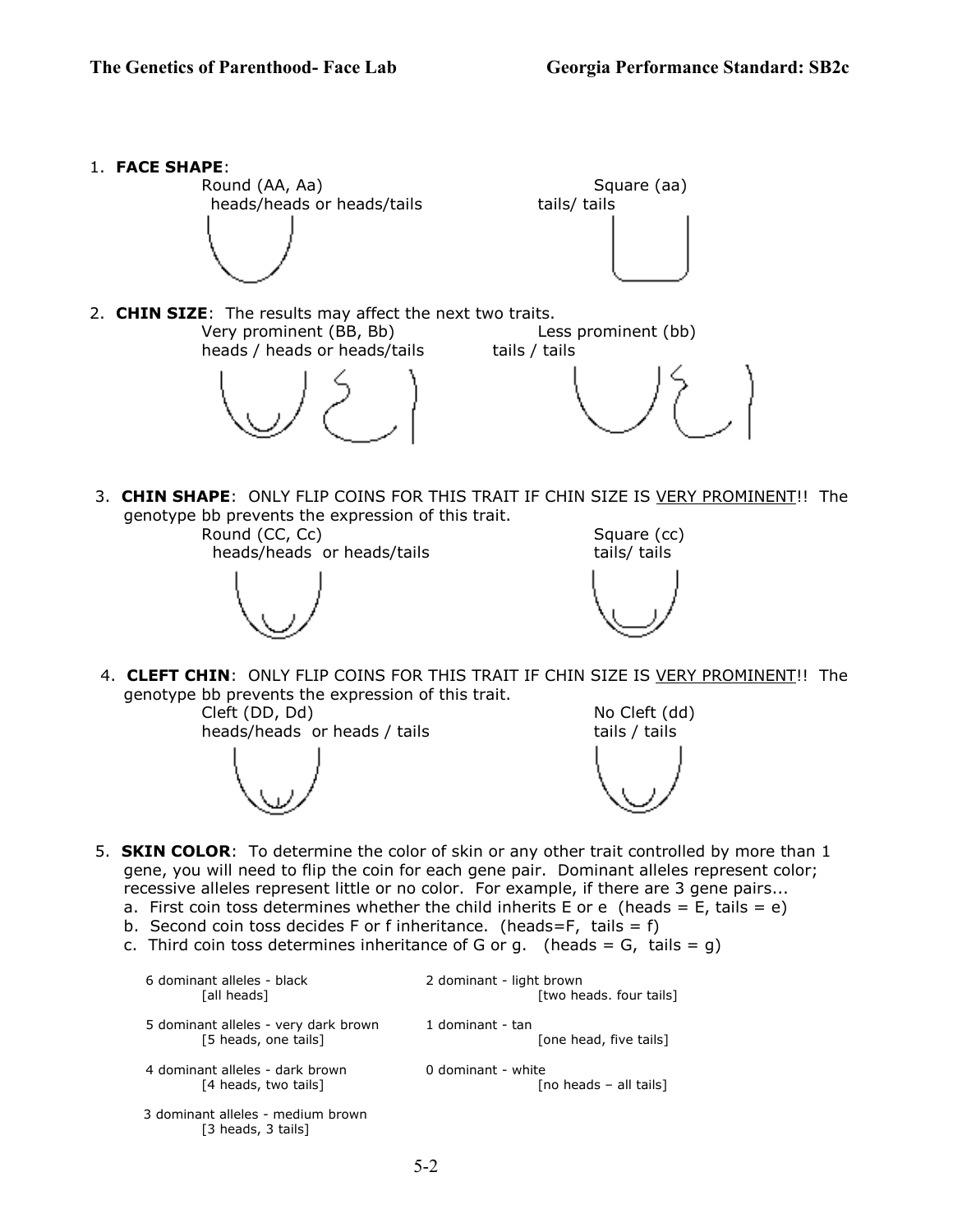6. **HAIR COLOR**: Determined by 4 gene pairs. (toss the two coins four times, dominant means heads)

| 8 dominant - black           | 3 dominant - brown mixed w/blonde |
|------------------------------|-----------------------------------|
| 7 dominant - very dark brown | 2 dominant - blond                |
| 6 dominant - dark brown      | 1 dominant - very light blond     |
| 5 dominant - brown           | 0 dominant - silvery white        |
| 4 dominant - light brown     |                                   |

7. **RED COLOR TINTS IN THE HAIR**: This trait is only visible if the hair color is light brown or lighter (4 or less dominant alleles for hair color).

Dark red tint  $(LL)$  Light red tint  $(L1)$  No red tint  $(11)$ 

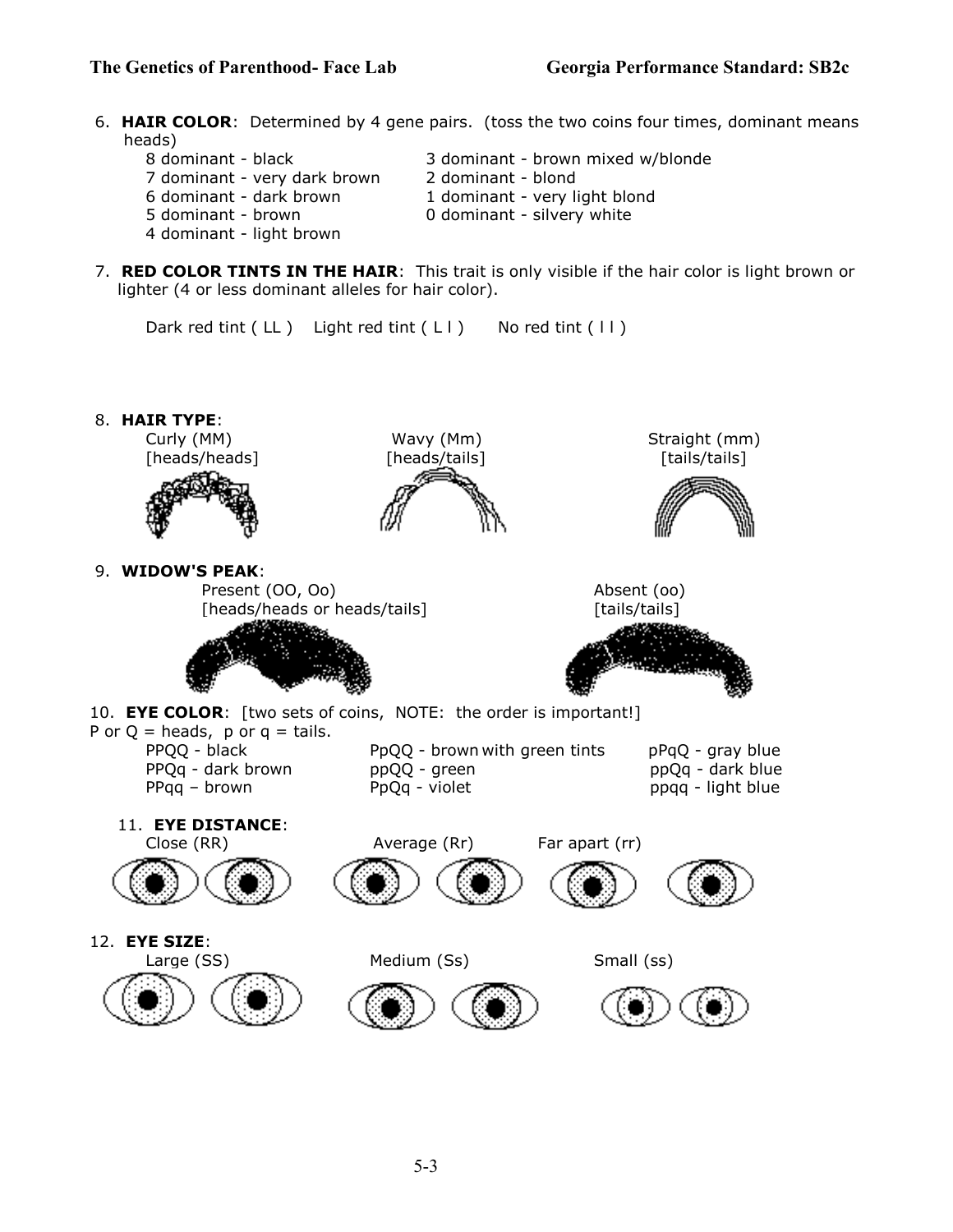### **The Genetics of Parenthood- Face Lab Georgia Performance Standard: SB2c**





14. **EYE SLANTEDNESS**:  $[U = \text{heads}, u = \text{tails}]$ Horizontal (UU, Uu) Upward slant (uu)



- 15. **EYELASHES**:  $[V = heads, v = tails]$ Long (VV, Vv) Short (vv)
- 16. **EYEBROW COLOR**:

| Darker than hai |  |  |
|-----------------|--|--|
|-----------------|--|--|

color (WW) color (Ww) color (ww)





<sub>ע</sub>עיענען<sub>ן</sub> لللللللل

r Same as hair **Same as hair** Lighter than hair

17. **EYEBROW THICKNESS**:





18. **EYEBROW LENGTH**: Not connected (AA, Aa) Connected (aa)



19. **MOUTH SIZE**: Long (BB) Medium (Bb) Short (bb)

Ē

Ê



20. **LIP THICKNESS**:



╕



**egőkölök** 



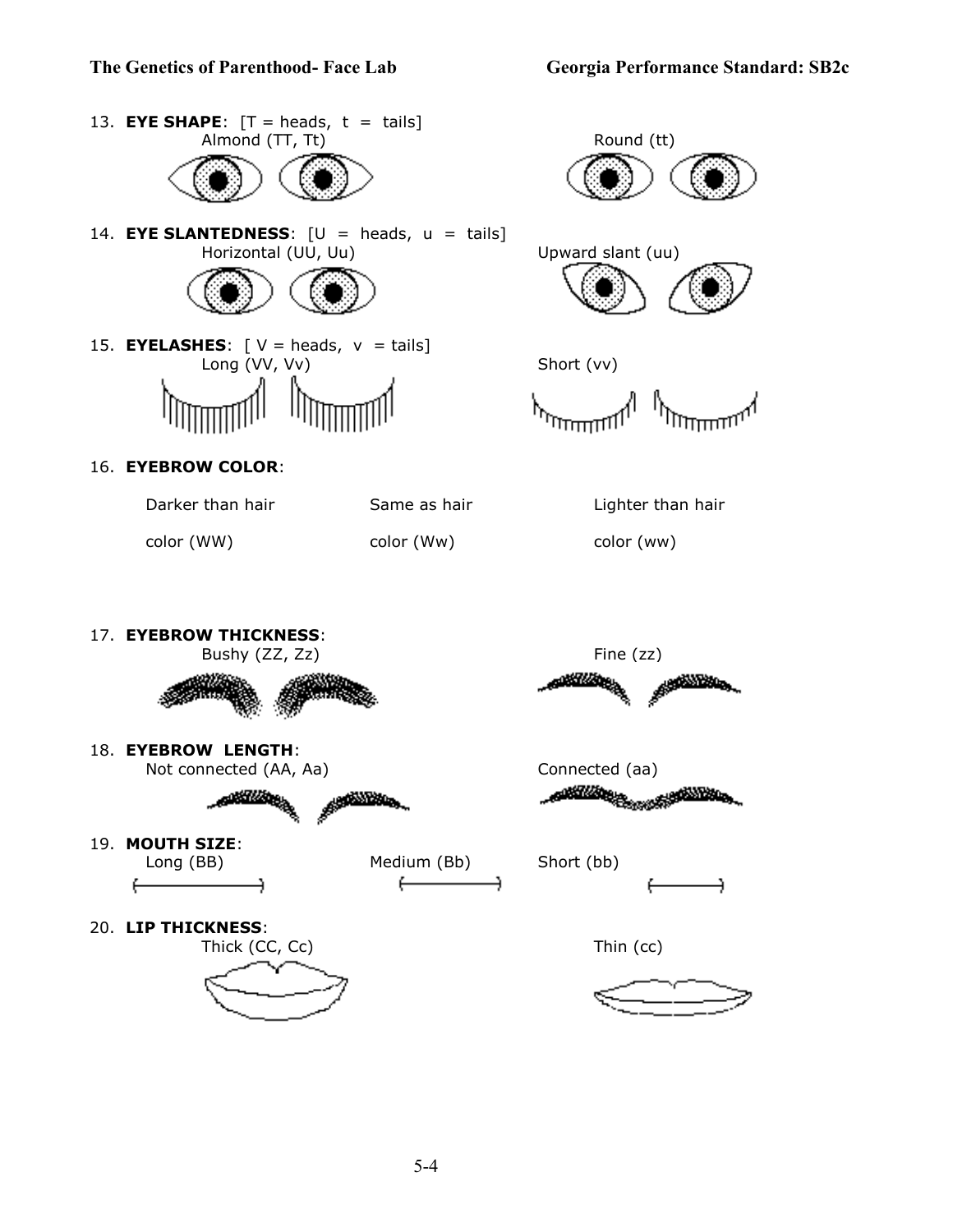

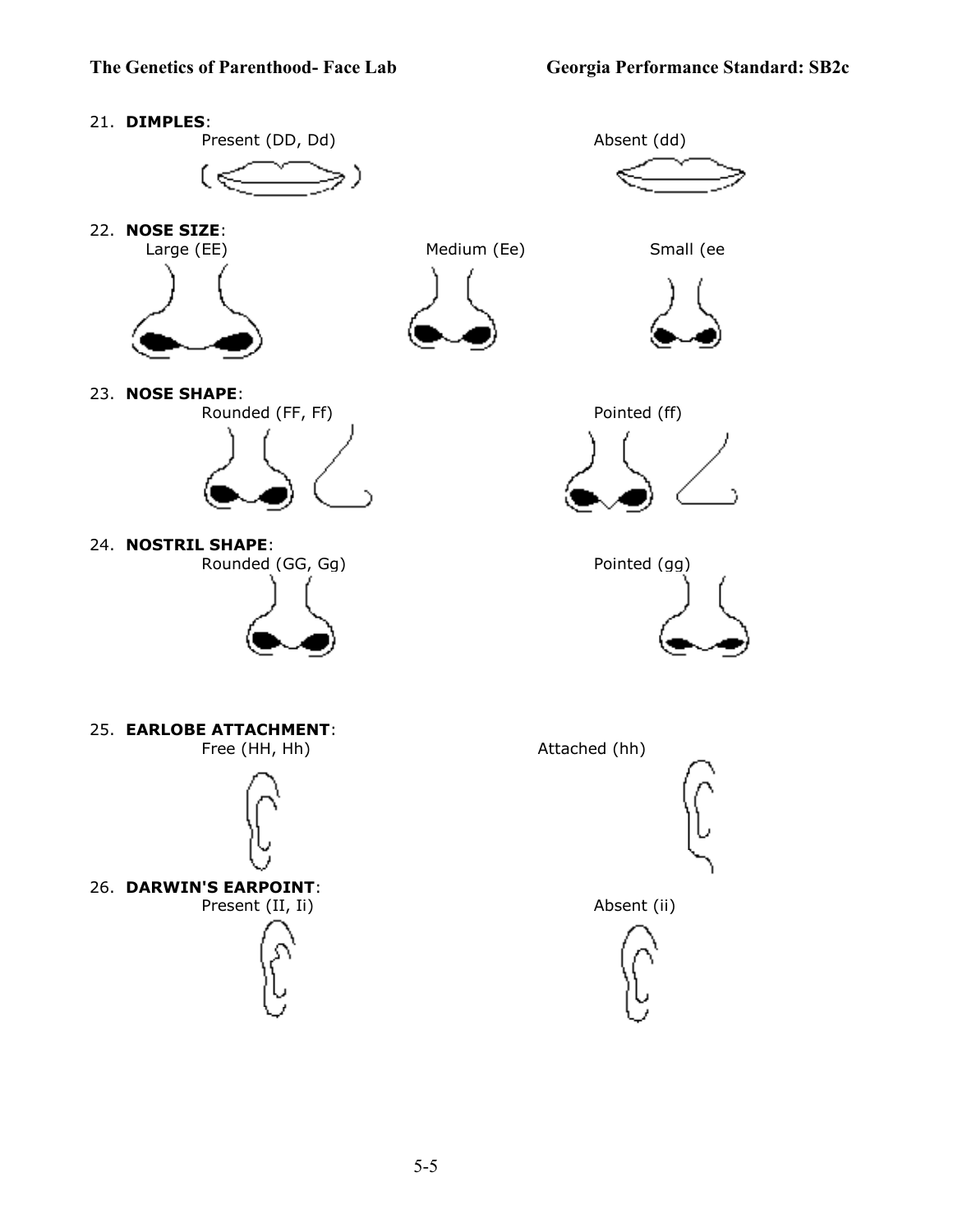

#### **Post Lab Questions (answer on separate sheet of paper)**

- 1. What percentage does each parent contribute to a child's genotype?
- 2. Explain how/what part of this lab is unrealistic. Design an alternative procedure that is more realistic.
- 3. Using examples from this activity, explain your understanding of the following inheritance patterns:
	- a. dominant
	- b. recessive
	- c. incomplete dominance
	- d. polygenic
	- e. epistasis
- 4. Compare the predicted phenotype ratio (Punnett squares) to the actual ratio (class data) for the following traits:
	- a. trait # 2 (chin size)
	- b. trait #8 (hair type)
- 5. All the children had two heterozygous parents. Use the law of independent assortment to explain why there were no identical twins produced.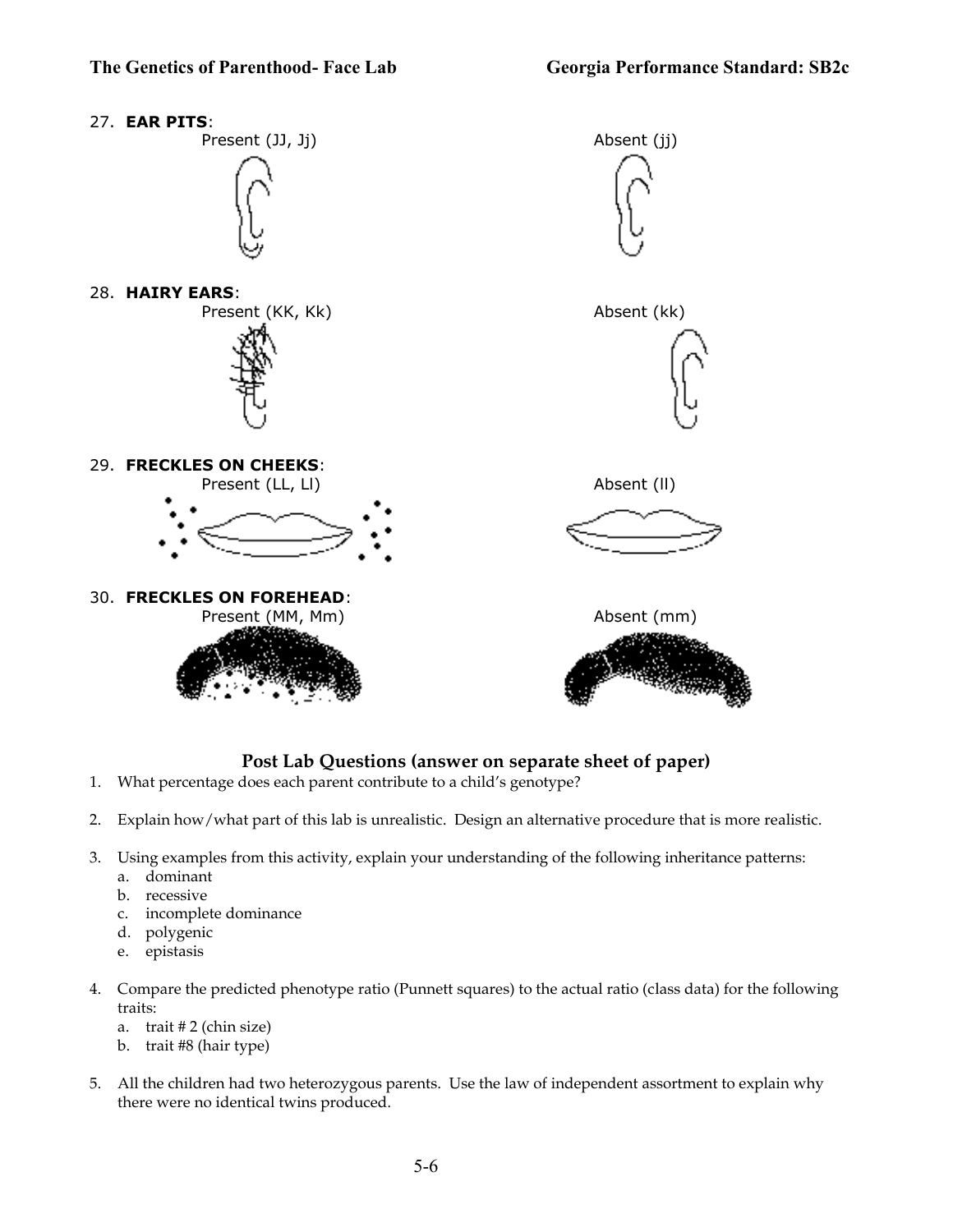**Data Sheet**

Parents \_\_\_\_\_\_\_\_\_\_\_\_\_\_\_\_\_\_\_\_\_\_\_\_\_\_\_\_ and \_\_\_\_\_\_\_\_\_\_\_\_\_\_\_\_\_\_\_\_\_\_\_\_\_\_\_\_\_\_

Child's gender \_\_\_\_\_\_Child's name

Fill in the data table as you determine each trait described in the Reference Sheets. Do not simply flip the coin for all traits before reading the guide, because some of the traits have special instructions. In the last column, combine the information and draw what that section of the child's face would look like.

| #              | <b>TRAIT</b>     | <b>ALLELE</b><br><b>FROM</b><br><b>MOM</b> | <b>ALLELE</b><br><b>FROM</b><br><b>DAD</b> |              | <b>CHILD'S</b><br><b>GENOTYPE</b> | <b>CHILD'S</b><br><b>PHENOTYPE</b><br>(written)                                                                | <b>CHILD'S</b><br><b>PHENOTYPE</b><br>(drawn)                                              |
|----------------|------------------|--------------------------------------------|--------------------------------------------|--------------|-----------------------------------|----------------------------------------------------------------------------------------------------------------|--------------------------------------------------------------------------------------------|
| $\mathbf{1}$   | Face<br>Shape    | A<br>a                                     | A                                          | a            |                                   | round/ square                                                                                                  | face & chin                                                                                |
| $\overline{2}$ | Chin Size        | $\mathsf b$<br>B                           | B                                          | $\mathsf b$  |                                   | very prominent,<br>less prominent                                                                              |                                                                                            |
| 3              | Chin<br>Shape    | $\mathsf{C}$<br>$\mathsf C$                | $\mathsf C$                                | $\mathsf{C}$ |                                   | Round / square                                                                                                 |                                                                                            |
| 4              | Cleft Chin       | d<br>D                                     | D                                          | d            |                                   | Cleft / no cleft                                                                                               |                                                                                            |
| 5              | Skin Color       | F f<br>E e<br>Gg                           | E e<br>G g                                 | F f          |                                   | Black/ very dark<br>brown/ dark<br>brown/ medium<br>brown/light<br>brown/ tan/ white                           | Skin color<br><u>NOTE: SKIN</u><br><b>COLOR</b><br><b>REQUIRES 3</b><br><b>COIN TOSSES</b> |
| 6              | Hair Color       | $I$ i<br>H h<br>K k<br>$\mathbf{i}$<br>J.  | H h<br>J<br>$\mathbf{i}$                   | $I$ i<br>K k |                                   | Black/V.D. Brown<br>/Dark Brown<br>/Brown/L. Brown<br>/Brownw/Blond<br>/Blond/ V.L.<br>Blond/ Silvery<br>white | hair<br><b>HAIR COLOR</b><br><b>REQUIRES 4</b><br><b>TOSSES</b>                            |
| $\overline{7}$ | <b>Red Tints</b> | L<br>$\mathbf{I}$                          | L                                          | $\mathbf{I}$ |                                   | D.R. Tint/ L.R.Tint<br>No Tint                                                                                 |                                                                                            |
| 8              | Hair Type        | M<br>m                                     | M                                          | m            |                                   | curly/ wavy /<br>straight                                                                                      |                                                                                            |
| 9              | Widow's<br>Peak  | $\circ$<br>$\mathsf{o}$                    | $\mathsf O$                                | $\mathsf{o}$ |                                   | present / absent                                                                                               |                                                                                            |
| 10             | Eye Color        | PpQq                                       |                                            | PpQq         |                                   | black/dark brown/<br>brown w/ green<br>tints/ green/<br>violet/ grey blue<br>light blue/<br>Dark blue          | eye & eyelashes<br>NOTE: EYE<br><b>COLOR</b><br><b>REQUIRES 2</b><br><b>COIN TOSSES</b>    |
| 11             | Eye<br>Distance  | $\mathsf{R}$<br>r                          | $\mathsf{R}$                               | $\mathsf{r}$ |                                   | close / average/<br>far apart                                                                                  |                                                                                            |
| 12             | Eye Size         | $\sf S$<br>s                               | S                                          | s            |                                   | Large/<br>Medium/<br>Small                                                                                     |                                                                                            |